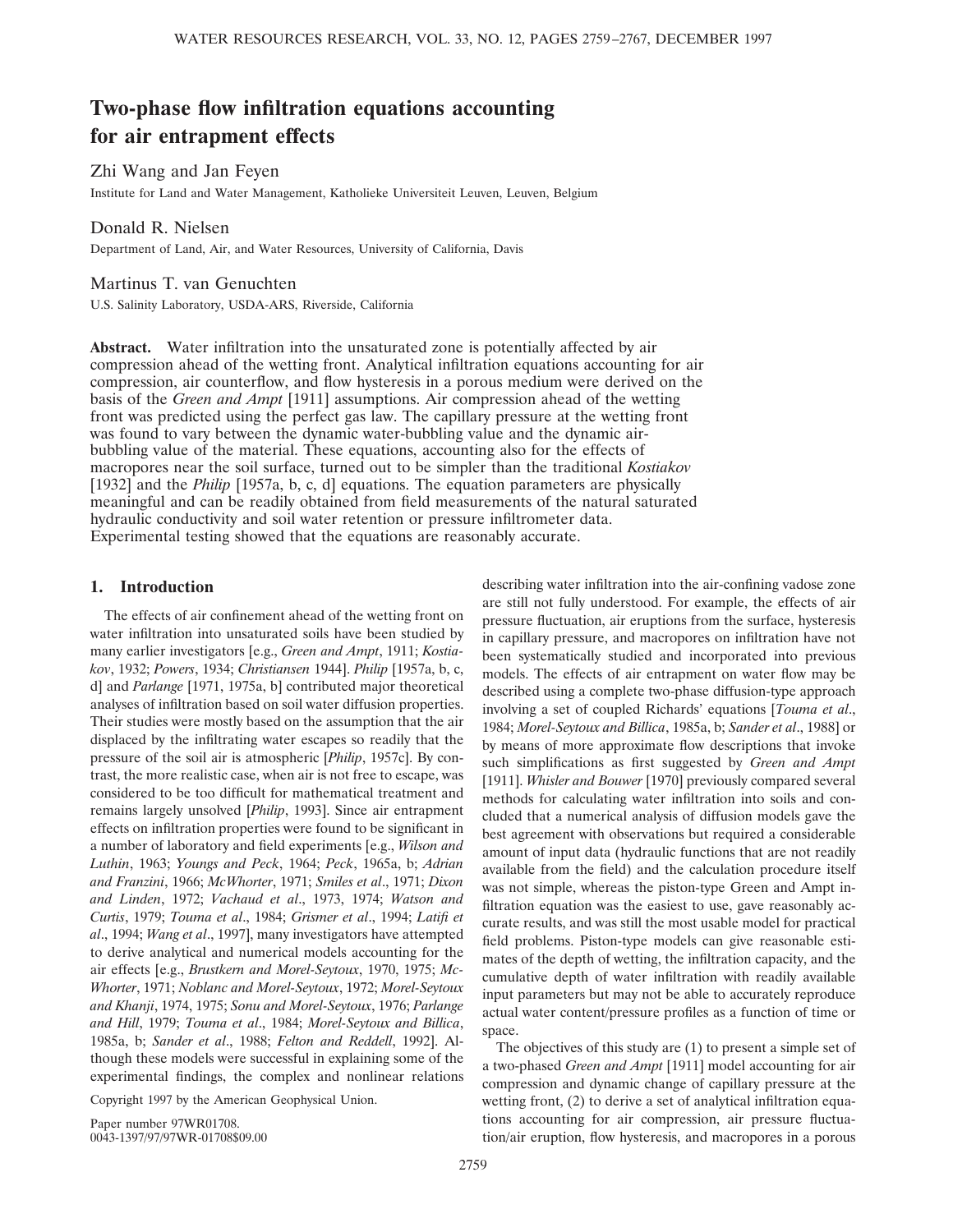medium, and (3) to validate these equations using column experimental data.

## **2. Theoretical Development**

### **2.1. Analysis of the Green and Ampt Equation**

Extending the *Green and Ampt* [1911] analogy for flow in a capillary tube to soil medium, the rate of water infiltration is approximately given as

$$
i_w = -K_s \frac{dH_w}{dz} = -K_s \frac{(h_{wf} - z) - h_0}{z} = K_s \frac{h_0 + z - h_{wf}}{z}
$$
\n(1)

where  $i_w$  is the rate of water infiltration,  $K_s$  is the saturated hydraulic conductivity at the residual nonwetting fluid (air) saturation [*Bouwer*, 1964; *Morel-Seytoux and Khanji*, 1974],  $dH_w/dz$  is the gradient of total water head  $H_w$ ,  $h_{wf}$  is the gage soil water pressure head at the wetting front, *z* is the wetting depth (positive downward), and  $h_0$  is the water pressure head at the soil surface.

The capillary pressure (or soil suction head for water) at the wetting front is generally determined by  $h_{cf} = h_{af} - h_{wf}$ [*Morel-Seytoux*, 1973], where  $h_{af}$  is the air pressure immediately below the wetting front and  $h_{wf}$  is the water pressure immediately above the wetting front (in excess of atmospheric pressure). Writing the water head in (1) as  $h_{wf} = h_{af} - h_{cf}$ results in the general infiltration equation

$$
i_w = K_s \frac{h_0 + h_{cf} - h_{af} + z}{z}
$$
 (2)

which is of the type proposed by *Green and Ampt* [1911] except for the inclusion of the gage air pressure,  $h_{af}$ . Calculations of  $i_w$  using (2) require an estimate of the effective capillary pressure head  $h_{cf}$  at the wetting front, which is a parameter that can vary significantly across the wetting front. An earlier mechanistic analysis of  $h<sub>cf</sub>$  based on an analysis of soil water retention curve (SWRC) was provided by *Youngs and Peck* [1964]. They wrote that "initially upon infiltration, the soil surface immediately wets to saturation following the main wetting curves of the porous medium. As the material takes up water, the air pressure  $h_{af}$  increases and the capillary pressure at the soil surface follows the main draining curve until the air entry value is reached and soil air escapes from the soil surface" (p. 2). *Peck* [1965b] further speculated that the gage air pressure required to initiate the air escape can be expected to be equal to the water pressure at the bottom depth of the saturated zone plus the air entry pressure of the material. Air escape would cease when the pressure reaches a value "low enough but not zero" to allow the air escape route to be sealed by effective saturation, at which time  $h_{af}$  starts to increase again with further water uptake. Subsequently, the material drains following a secondary scanning curve which does not start from  $h_{cf}$  = 0. In a recent experiment [*Wang et al*., 1997] we confirmed Peck's speculation and determined the two extreme air pressures with relation to water flow hysteresis in a porous medium. The maximum  $h_{af}$  at the time when air erupts from the soil surface was called the "air-breaking value,"  $H_b$ , defined by

$$
H_b = h_0 + z + h_{ab} \tag{3}
$$

where  $h_{ab}$  is the air-bubbling capillary pressure value of the material and *z* is the wetting depth (or the minimum wetting depth if the wetting front is not sharp). The minimum "low

enough but not zero"  $h_{af}$  immediately after air escape was called the "air-closing value,"  $H_c$ , defined by

$$
H_c = h_0 + z + h_{wb} \tag{4}
$$

where  $h_{wb}$  is the water-bubbling value of the material (a positive quantity). According to (3) and (4), the capillary pressure at the wetting front varies dynamically from the water-bubbling pressure,  $h_{cf} = h_{wb}$  when  $h_{af} \leq H_c$  to the air-bubbling pressure  $h_{cf} = h_{ab}$  at  $h_{af} = H_b$ . When  $h_{af}$  increases from  $H_c$ to  $H_b$ ,  $h_{cf}$  also increases following a scanning drainage curve toward the inflection point on the main drainage curve. Inversely, when  $h_{af}$  decreases from  $H_b$  to  $H_c$ ,  $h_{cf}$  decreases following a scanning wetting curve toward the inflection point on the main wetting curve [*Wang et al*., 1997].

Values of  $h_{ab}$  and  $h_{wb}$  in (3) and (4) are mathematically defined at the inflection points  $d^2S_w/dh_c^2 = 0$  of the main drainage and the wetting curves of the material, respectively. Assuming applicability of *van Genuchten*'s [1980] model for the soil water retention curve, the inflection capillary pressure head,  $h_c^*$ , is given by

$$
h_c^* = \frac{1}{\alpha} \left[ \frac{n-1}{n(m+1)-n+1} \right]^{1/n} = \frac{1}{\alpha} m^{1/n} \qquad m = 1 - 1/n
$$
  

$$
h_c^* = \frac{1}{\alpha} \left[ \frac{n-1}{n(m+1)-n+1} \right]^{1/n} = \frac{1}{\alpha} \qquad m = 1 - 2/n
$$
  
(5a)

and the corresponding inflection water saturation,  $S^*_{\nu}$ , by

$$
S_e^* = \left[1 - \frac{n-1}{n(m+1)}\right]^m = \left(\frac{1}{1+m}\right)^m \qquad m = 1 - 1/n
$$
  
\n
$$
S_e^* = \left[1 - \frac{n-1}{n(m+1)}\right]^m = 0.5^m \qquad m = 1 - 2/n
$$
\n(5b)

where  $\alpha$ ,  $m$ , and  $n$  are parameters. Because of the dynamic effects of moving water and air on a SWRC [*Corey and Brooks*, 1975] during infiltration, we suggest that  $h_{ab}$  and  $h_{wb}$  be evaluated at  $h_{ab} = 1/\alpha_d$  and  $h_{wb} = 1/\alpha_w - \delta = h_{ab}/2 - \delta$  cm  $(\delta = 0 \sim 2$  for sandy soils;  $\delta = 2 \sim 5$  for loamy soils and  $\delta =$  $8 \sim 10$  for clay soils), where the subscripts *d* and *w* denote the main drainage curve and the main wetting curve, respectively. According to information provided by *Carsel and Parrish* [1988] and *van Genuchten et al.* [1991], the estimated dynamic values of  $h_{ab}$  and  $h_{wb}$  along with other parameters of 12 major soil texture groups are listed in Table 1. These parameters will be used in this study as a reference data set for various soils. Recent studies [*Fallow and Elrick*, 1996] also indicate that in situ estimates of  $h_{ab}$  and  $h_{wb}$  can be easily obtained using pressure infiltrometer method.

Other methods for estimating the wetting front suction have been proposed. The methods all assumed that this suction is a constant value for a certain medium. *Bouwer* [1964] proposed that  $h_{cf}$  in (2) can be replaced by a critical pressure head  $P_c$ defined by the conductivity weighted average value of the capillary pressure across the wetting retention curve as follows:

$$
P_c = \frac{1}{K_s} \int_0^\infty K_{rw} \, dh_{cf} \tag{6}
$$

where  $K_{rw}$  is the relative hydraulic conductivity,  $K/K_s$ . A close approximation of (6) for *van Genuchten* [1980] hydraulic properties was recently given by *Morel-Seytoux et al*. [1996]: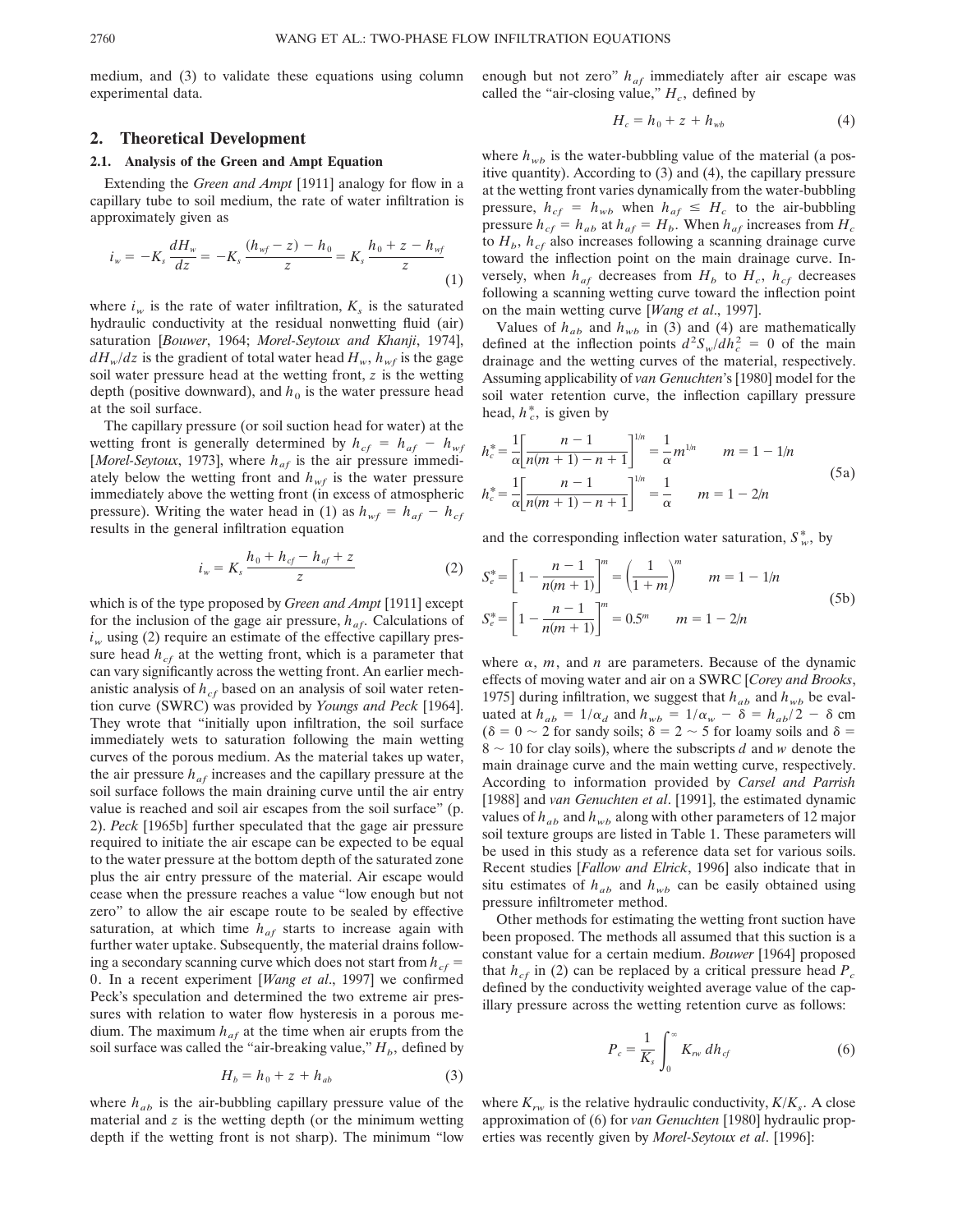**Table 1.** Hydraulic Parameters for 12 Major Soil Texture Groups

| Soil Texture    | $\theta_r$<br>$\text{cm}^3/\text{cm}^3$ | $\theta_s$<br>$\text{cm}^3/\text{cm}^3$ | $\alpha$ ,<br>$\rm cm^{-1}$ | $\boldsymbol{n}$ | $h_{ab}$ ,<br>cm | $h_{wb}$<br>cm | $K_s$<br>cm/h | φ,<br>$\text{cm}^3/\text{cm}^3$ | $S_{w,0}$ | $S_{nw,c}$ |
|-----------------|-----------------------------------------|-----------------------------------------|-----------------------------|------------------|------------------|----------------|---------------|---------------------------------|-----------|------------|
| Silt clay       | 0.07                                    | 0.36                                    | 0.005                       | 1.09             | 210              | 100            | 12            | 0.399                           | 0.194     | 0.167      |
| Clay            | 0.068                                   | 0.38                                    | 0.008                       | 1.09             | 130              | 60             | 115           | 0.417                           | 0.179     | 0.159      |
| Silt clay loam  | 0.089                                   | 0.43                                    | 0.01                        | 1.23             | 105              | 50             | 41            | 0.480                           | 0.207     | 0.173      |
| Silt            | 0.034                                   | 0.46                                    | 0.016                       | 1.37             | 65               | 30             | 144           | 0.478                           | 0.074     | 0.107      |
| Clay loam       | 0.095                                   | 0.41                                    | 0.019                       | 1.31             | 55               | 25             | 149           | 0.464                           | 0.232     | 0.186      |
| Silt loam       | 0.067                                   | 0.45                                    | 0.02                        | 1.41             | 54               | 23             | 260           | 0.486                           | 0.149     | 0.144      |
| Sandy clay      | 0.1                                     | 0.38                                    | 0.027                       | 1.23             | 40               | 17             | 70            | 0.438                           | 0.263     | 0.202      |
| Loam            | 0.078                                   | 0.43                                    | 0.036                       | 1.56             | 30               | 12             | 600           | 0.473                           | 0.181     | 0.161      |
| Sandy clay loam | 0.1                                     | 0.39                                    | 0.059                       | 1.48             | 18               | $\overline{ }$ | 754           | 0.447                           | 0.256     | 0.198      |
| Sandy loam      | 0.065                                   | 0.41                                    | 0.075                       | 1.89             | 14               | 6              | 2546          | 0.445                           | 0.159     | 0.149      |
| Loamy sand      | 0.057                                   | 0.41                                    | 0.124                       | 2.28             | 9                | 4              | 8405          | 0.441                           | 0.139     | 0.140      |
| Sand            | 0.045                                   | 0.43                                    | 0.145                       | 2.68             | 8                | 3              | 17107         | 0.454                           | 0.105     | 0.122      |

After *Carsel and Parrish* [1988] *van Genuchten et al*. [1991].

$$
P_c = \frac{0.046m + 2.07m^2 + 19.5m^3}{\alpha(1 + 4.7m + 16m^2)}
$$
(7)

*Whisler and Bouwer* [1970] suggested that  $h_{cf}$  in (2) is the water entry pressure,  $h_{ce}$ , in the wetting retention model of *Brooks and Corey* [1966]. *Mein and Larson* [1973] used *Pc* instead of *hce*, whereas *Morel-Seytoux and Khanji* [1974] proposed a twophase equation for the effective capillary drive, *Hef*:

$$
H_{ef} = \int f_w dh_c \tag{8}
$$

where  $f_w$  was introduced as the fractional flow function accounting for the relative water conductivity,  $K_{rw}$ , and the relative air conductivity,  $K_{ra}$ . In addition to replacing  $h_{cf}$  in (2) by  $H_{ef}$ ,  $K_s$  was replaced by  $K_s/\beta$  (where  $\beta$  is called the viscous resistance correction factor, varying in a range between 1.0 and 1.7). On the basis of the work of *Morel-Seytoux and Khanji* [1974], *Brakensiek* [1977] applied the Brooks and Corey model to the wetting retention curve and obtained the following simplified equation for the effective capillary pressure, *S*, of the wetting front

$$
S = \frac{2 + 3\lambda}{1 + 3\lambda} h_{ce}
$$
 (9)

where  $\lambda$  is the pore size distribution index in the Brooks and Corey model. Brakensiek compared the results of (7), (8), and (9) and *Mein and Larson*'s [1973] approach using data of seven soils and concluded that all of the above procedures lead to very similar average  $h_{cf}$  values.

In view of the above physical and mathematical definitions, *Brakensiek*'s [1977] effective capillary pressure, *S, Bouwer*'s [1964] and *Mein and Larson*'s [1973]  $P_c$ , and *Morel-Seytoux and Khanji*'s [1974]  $H_{ef}$ , should be closest to the water-bubbling value,  $h_{wb}$ , as given by the inflection point of the wetting retention curve. By comparison, *Whisler and Bouwer*'s [1970] water entry pressure,  $h_{ce}$ , should be the smallest because of its association with natural saturation  $S_e = 1$  (i.e., as extrapolated to saturation using the Brooks-Corey wetting retention model). Note that estimates of  $P_c$ , *S*,  $H_{ef}$ , and  $h_{ce}$  require at least one set of measured or estimated wetting retention data, which after all is not easily obtained. Alternatively, pressure infiltrometer methods [*Fallow and Elrick*, 1996] could be used to determine in situ dynamic estimates of  $h_{wb}$ ,  $h_{ab}$ , and the natural saturated hydraulic conductivity [*Elrick and Reynolds*,

1992]. An advantage of pressure infiltrometer methods is that the relatively complicated and time-consuming experiments for the (static) wetting retention curves are no longer necessary.

#### **2.2. Infiltration Without Air Compression**

According to the previous discussion, when soil air is not compressed during infiltration ( $h_{af} = 0$ ),  $h_{cf} = h_{wb}$ . Thus (2) can be rewritten as

$$
i_w = K_s \frac{h_0 + h_{wb} + z}{z}
$$
 (10)

Integration of (10), assuming  $h_0$  is constant, gives the time of infiltration at *z*:

$$
t = \frac{\phi(1 - S_{w,0} - S_{nw,0})}{K_s}
$$

$$
\cdot \left[ z - (h_0 + h_{wb}) \ln \left( 1 + \frac{z}{h_0 + h_{wb}} \right) \right]
$$
(11)

where  $\phi$  is the porosity of the porous medium,  $S_{w,0}$  is the initial water saturation before infiltration,  $S_{nw,0}$  is the saturation of the nonwetting fluid (air) in the wetted zone, and  $K<sub>s</sub>$  the natural saturated water conductivity at  $S_{nw,0}$  [Morel-Seytoux, 1973]. In field situations,  $K_s$ ,  $\phi$ ,  $S_{w,0}$ ,  $S_{nw,0}$ , and  $h_{wb}$  may all vary with *z*. When *z* is replaced by  $I_w/[\phi(1 - S_{w,0} - S_{nw,0})],$ (10) and (11) show explicit relationships between the cumulative infiltration  $I_w$  and  $i_w$  and between  $I_w$  and *t*, respectively.

# **2.3. Infiltration With Air Compression and Air Counterflow**

When water infiltrates through the soil surface over a large area, soil air initially at local barometric pressure,  $h_b$  ( $\approx$ 10 m of water), is displaced and probably compressed ahead of the wetting front by the penetrating water. Assuming that the infiltration process is isothermal, the medium is homogeneous, and the wetting front is sharp, the soil air pressure,  $h_{af}$ , in excess of  $h<sub>b</sub>$  is calculated from Boyle's law for a perfect gas as

$$
h_{af} = h_b \left(\frac{z}{B - z}\right) \tag{12}
$$

where *z* is the depth of wetting and *B* is the depth of air-flow barrier below the soil surface (e.g., an air-impermeable stratum or the groundwater table). When  $h_{af}$  is less than the air-closing value,  $H_c = z + h_0 + h_{wb}$ , the capillary pressure at the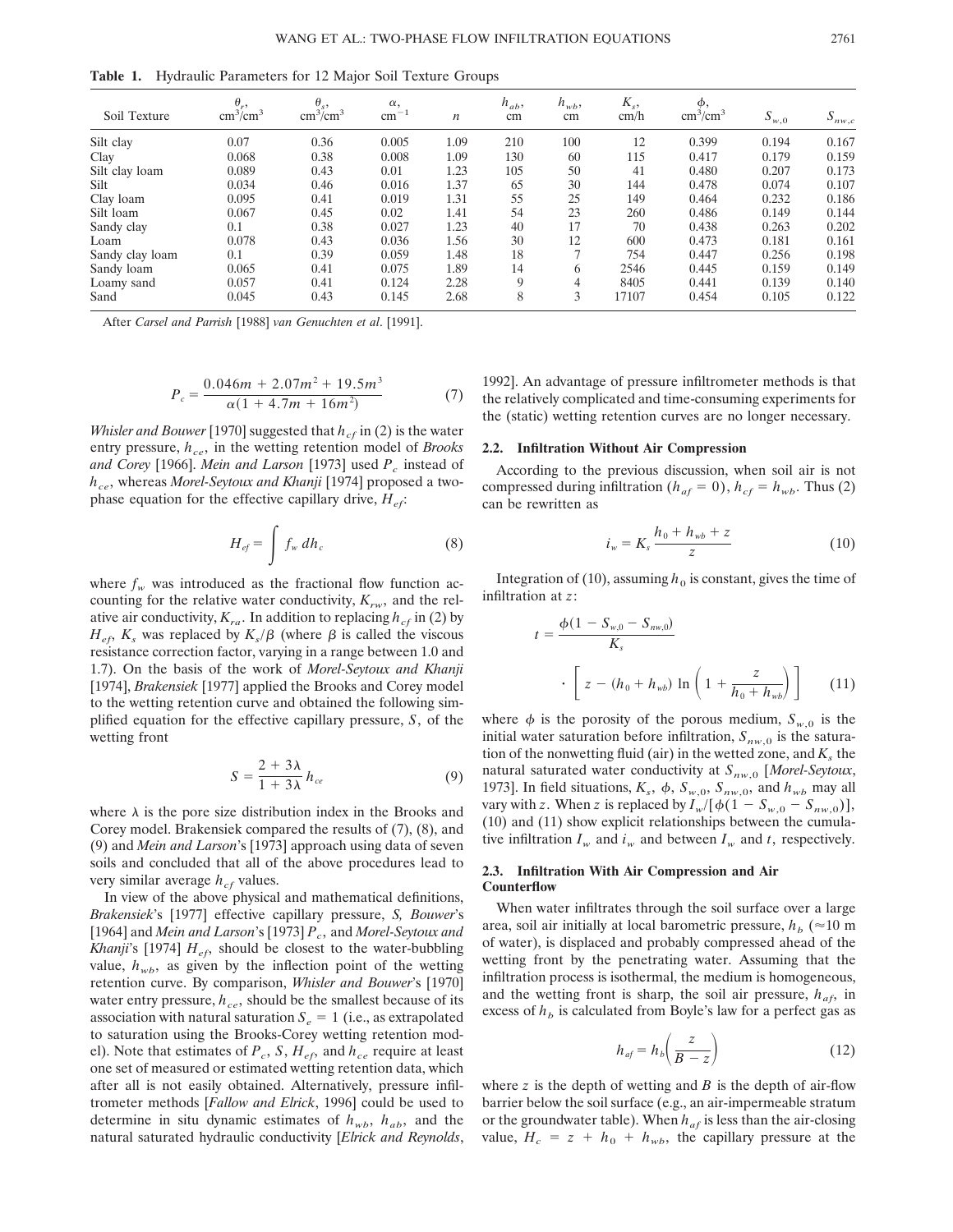wetting front is  $h_{cf} = h_{wb}$ . The conductivity to water is reduced to  $K_c = k_{rc}K_s$ , where  $k_{rc}$  is the relative water conductivity accounting for air-confining condition. Thus (2) becomes

$$
i_w = K_c \frac{z + h_0 + h_{wb} - h_{af}}{z}
$$
 (13)

and the time *t* when the infiltration front reaches *z* is given by

$$
t = \frac{1}{K_e}
$$
  
 
$$
\cdot \left[ z - (h_0 + h_{wb} - h_{af}) \ln \left( 1 + \frac{z}{h_0 + h_{wb} - h_{af}} \right) \right]
$$
 (14)

where  $K_e$  is the effective conductivity defined by

$$
K_e = \frac{K_c}{\phi(1 - S_{w,0} - S_{nw,c})} = \frac{k_{rc}K_s}{f}
$$
(15)

 $S_{nw,c}$  is the residual air entrapment under air-confining condition;  $k_{rc}$  and  $K_c$  are, respectively, the relative and the actual water conductivity corresponding to  $S_{nw,c}$ ; and  $f = \phi(1 S_{w,0} - S_{nw,c}$  is the effective porosity for the infiltrating flow (water). For simplicity of integration and calculation,  $h_{af}$  is assumed a constant. This assumption does not cause significant error when  $h_{af}$  calculated by (12) is directly substituted into (14) to determine the value of time *t*. Another integration of (13), assuming that *z* is small compared to the column depth, was given by *Morel-Seytoux and Khanji* [1974, equation (5)]. Notice that (10) and (11) are special cases of (13) and (14) when  $h_{af} \equiv 0$ .

Substituting (12) into (13) and solve for  $i_w = 0$ , the wetting depth,  $z_0$ , at  $i_w = 0$ , is given by

$$
z_0 = \frac{1}{2} \left[ (b^2 + 4a)^{1/2} - b \right] \tag{16}
$$

where  $a = B(h_0 + h_{wb})$  and  $b = h_b + h_0 + h_{wb} - B$ . The corresponding time,  $t_0$ , at the zero rate of infiltration can be approximated from (14) by letting  $h_{af} \rightarrow h_0 + h_{wb}$ , in which case

$$
t_0 = \frac{z_0}{K_e} \tag{17}
$$

Figure 1 depicts  $z_0$  and  $t_0$  values for the 12 major soil texture groups listed in Table 1. Notice that the values of  $z_0$  and  $t_0$  are very small for coarse-textured soils and/or when the air-barrier depth *B* is less than 10 m. However, for fine-textured soils and/or when  $B > 10$  m,  $z_0$  and  $t_0$  become very large.

When  $h_{af}$  becomes greater than  $H_c = z + h_0 + h_{wb}$ , the interconnected large pores at the wetting front begin to desaturate even though the frontal micropores continue to take up water from the wetted layer. The average water saturation value at the wetting front,  $S_w$ , generally decreases. The corresponding value of  $h_{cf}$  automatically increases following a scanning drainage curve toward the inflection point on the main drainage curve. Eventually, the increment in  $h_{cf}$  equals that in  $h_{af}$ . Until the inflection point on the main drainage curve is reached,  $h_{af}$  equals the air-breaking value,  $H_b = h_0 + z + I_0$  $h_{ab}$  and  $h_{cf} = h_{ab}$ . At this sufficiently high air pressure the entrapped soil air breaks through the interconnected large pores of the wetted zone and escapes from the soil surface.

During the period when  $h_{af}$  increases from  $H_c$  to  $H_b$ , the infiltration rate  $i_w$  is identically zero as indicated by (2).

Immediately after air escapes from the soil surface, the value of *haf* quickly decreases, as was noticed by *Peck* [1965b], *Grismer et al*. [1994], *Latifi et al*. [1994], and *Wang et al*. [1997]. Hence water begins then to resaturate the wetting front with  $h_{cf}$  decreasing toward  $h_{wb}$ . Because both the size of air channels and the value of air conductivity are much greater than those for water in a porous medium, the rate of resaturation, or the decrease in  $h_{cf}$ , is also much slower than the rate at which  $h_{af}$  decreases. When  $h_{af}$  drops to  $H_c = z + h_0 + h_{wb}$ ,  $h_{cf}$ may have just started to decrease from  $h_{ab}$  to  $h_{wb}$  following a scanning wetting curve to the inflection point on the main wetting curve. It follows from (2) that during air eruption  $(h_{cf} \approx h_{ab}$  and  $h_{af} \approx h_0 + z + h_{wb}$ , the rate of infiltration reaches a maximum value defined by

$$
i_{\max} = K_c \frac{h_{ab} - h_{wb}}{z} \tag{18}
$$

After air eruption, the air pressure in the soil becomes very low (but not zero) and the air-bubbling channels will become sealed by resaturation. At the air closing time,  $h_{af} = h_0 + z + I_0$  $h_{wb}$  and  $h_{cf} = h_{wb}$ , and the water inflow rate attains the minimum potential rate,  $i_{\text{min}} \approx 0$ . Subsequently,  $h_{af}$  and  $h_{cf}$ will increase again until a second air-breaking event occurs, followed by a second air-closing event. Assuming that this cyclic process will repeat itself during the remaining period of infiltration [*Wang et al.*, 1997],  $i_w$  will fluctuate between close to  $i_{\text{max}}$ , defined by (18), and close to  $i_{\text{min}} = 0$ . Assuming linearity, the rate of water infiltration after  $t<sub>0</sub>$  can be averaged as  $i_w = (i_{max} + i_{min})/2$ , or

$$
i_w = \frac{K_c}{2} \frac{h_{ab} - h_{wb}}{z}
$$
 (19)

Note that  $i_w$  is now independent of  $h_0$  and B. The time of infiltration after  $t_0$  is given by

$$
t = t_0 + \frac{(z^2 - z_0^2)}{K_e(h_{ab} - h_{wb})}
$$
 (20)

from which the *z*-*t* relation is

$$
z = [z_0^2 + K_e(h_{ab} - h_{wb})(t - t_0)]^{1/2}
$$
 (21)

Combining (21) and (19) yields

$$
i_w = \frac{K_c(h_{ab} - h_{wb})}{2} \left[ z_0^2 + K_e(h_{ab} - h_{wb})(t - t_0) \right]^{-1/2}
$$
 (22)

which is an explicit form of the infiltration equation during periods of air counterflow. A complete set of equations for the entire period of infiltration hence consists of (13) and (14) for the first period when  $t < t_0$ , with air compression ahead of the wetting front, and (22) for the remaining periods when  $t > t_0$ , with air counterflow across the wetted layers.

Under practical field conditions, the top layer of many soils is often undergoing continued structural, biological, and morphological changes [*Hills and Reynolds*, 1969; *Nielsen et al*., 1973; *Ritsema and Dekker*, 1995]. These changes, especially when the soil is cultivated, lead to the development of macropores, cracks in fine-textured soils, and earthworm holes and decayed root channels. On the basis of the analysis of the soil water retention curves of 28 different soils, *Bouwer* [1964, p. 4] concluded that because of the occurrence of relatively large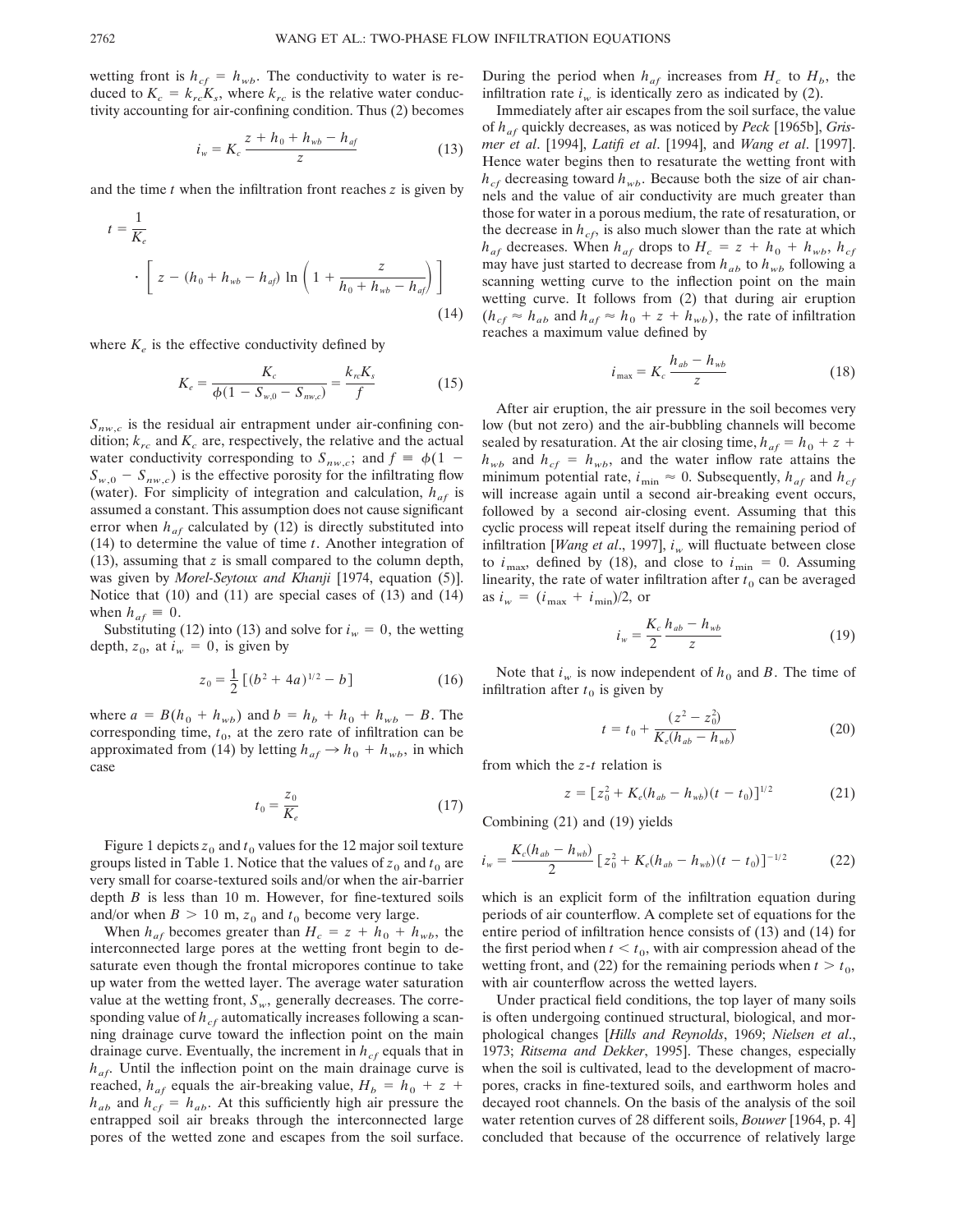

**Figure 1.** Critical wetting depth  $(z_0)$  and corresponding wetting time  $(t_0)$  at the zero rate of infiltration with air compression ahead of the wetting front.

pores, "fine textured clay and loamy soils with a well developed structure tend to behave as coarse-textured sandy soils". This suggests that the top few centimeters of a soil often can be treated as if they were sandy soils with relatively large values of  $K_s$  and  $h_{wb}$ . For such conditions it can be concluded from (16) and (17) or from Figure 1 that  $z_0$  and  $t_0$  are negligible compared with the total depth and duration of an infiltration event. Therefore, from (22), a useful explicit equation for the entire period of infiltration with air compression and counterflow is given by

$$
i_w = \frac{1}{2} \left[ K_c \phi (1 - S_{w,0} - S_{nw,c}) (h_{ab} - h_{wb}) \right]^{1/2} t^{-1/2} \tag{23}
$$

This equation resembles the *Kostiakov* [1932] equation (i.e.,  $i_w$  $= kt^{-c}$ , where *c* is now exactly <sup>1</sup>/2,

$$
k = \frac{1}{2} \left[ K_c \phi (1 - S_{w,0} - S_{nw,c}) (h_{ab} - h_{wb}) \right]^{1/2}
$$
 (24)

Equation (23) also resembles the infiltration equation of *Philip* [1957c],  $i_w = 0.5St^{-1/2} + A$ , where  $A = 0$  and the sorptivity, *S*, is defined by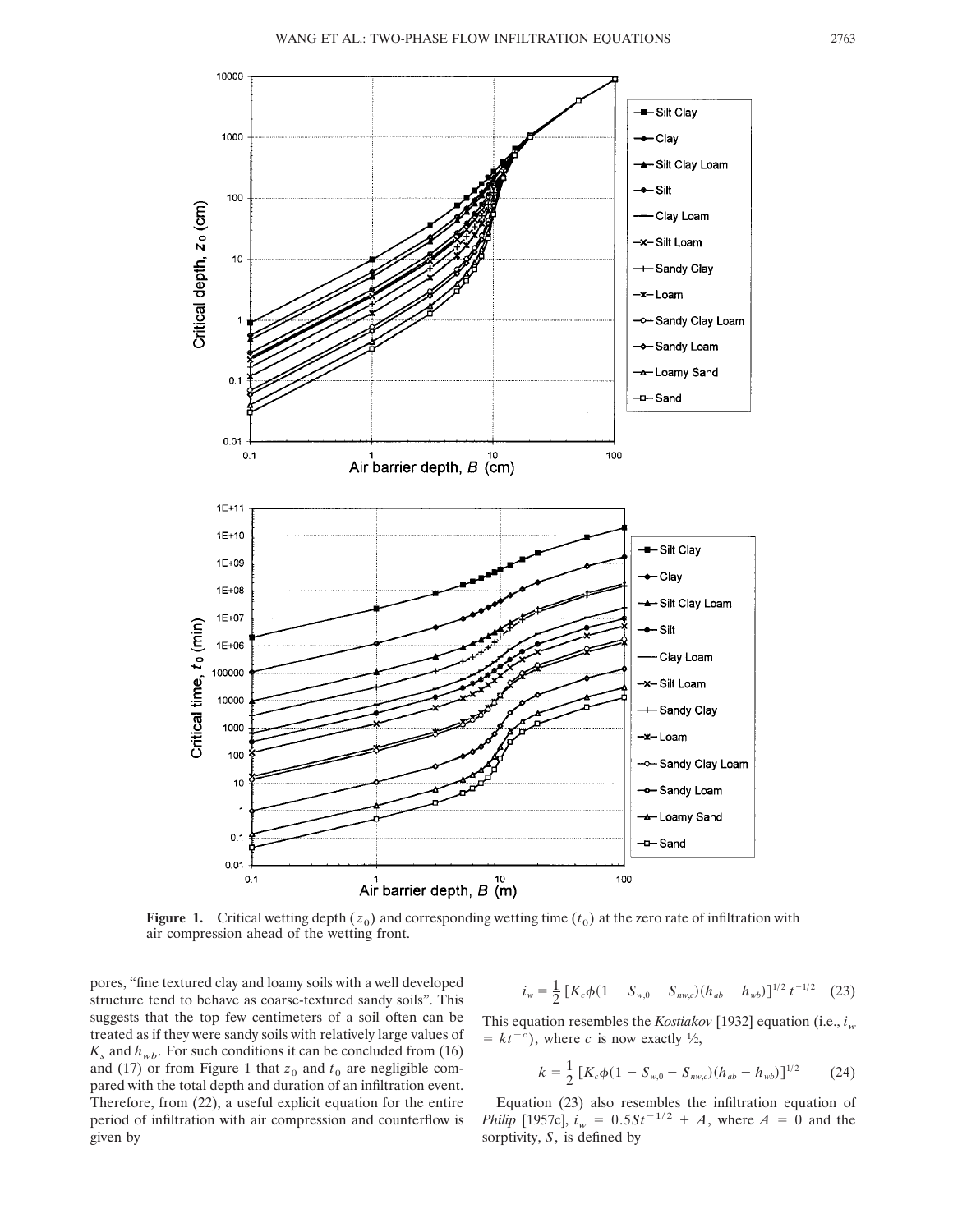$$
S = [K_c \phi (1 - S_{w,0} - S_{nw,c}) (h_{ab} - h_{wb})]^{1/2}
$$
 (25)

With air counterflow from ahead of the wetting front, (23) indicates that the rate of infiltration will decrease continuously with time instead of reaching a steady state constant infiltration rate. Steady state infiltration rates occur only in the case of infiltration without air counterflow as shown by (10) and (11). We emphasize that parameters in (10), (11), (13), (14), (22), and (23) are all physically meaningful, pertaining to basic characteristics of both the porous medium and the wetting and nonwetting fluids (water and air).

Integration of (23) gives the equation for the cumulative water depth of infiltration  $(I_w)$ :

$$
I_w = [K_c \phi (1 - S_{w,0} - S_{nw,c}) (h_{ab} - h_{wb})]^{1/2} t^{1/2}
$$
 (26)

The functional equations (10), (11), (13), (14), (22), (23), and (26) readily permit the construction of graphical curves relating  $i_w$ ,  $I_w$ ,  $z$ , and  $h_{af}$  with time  $t$ . Parameters  $K_s$ ,  $K_c$ ,  $\phi$ ,  $S_{w,0}$ ,  $S_{nw,0}$ ,  $S_{nw,c}$ ,  $h_{ab}$ , and  $h_{wb}$  can be determined by means of simple experiments. The determination of  $k_{rc}$  value from detailed (static) soil characteristics data was recently summarized by *Morel-Seytoux et al*. [1996]. Experimental data of *Vachaud et al*. [1974] and *Touma et al*. [1984] indicate that the value of *krc* should be about 0.5. *Bouwer* [1964] also suggested that for field conditions (air may be confined),  $K_c \approx 0.5$   $K_s$ . An analysis by *Wang et al*. [1997] of these far very few published data indicates that  $S_{nw,c}$  is about 7% higher than  $S_{nw,0}$ in sandy soils.

Although the above equations apply to homogeneous media, they can be readily extended to nonuniform media. Boyle's perfect gas law shown by (12) is no longer applicable to the nonuniform media. However, (12) affects only the calculation of  $z_0$  and  $t_0$  (which should be very small because of macropores at or near the soil surface). In case of multiple layered media, the parameters  $\phi$ ,  $h_{ab}$ ,  $h_{wb}$ ,  $S_{w,0}$ , and  $S_{nw,0}$  should all change with *z*; however,  $K_s$  or  $K_c$  should be kept at a value corresponding to the most impermeable layer that is being wetted. This most impermeable layer serves as a bottleneck for water infiltrating into the underlying layers.

# **3. Performance of the Equations**

## **3.1. Theoretical Predictions**

We assume a situation where the soil surface is ponded with water to a depth  $h_0 = 5$  cm, an air barrier exists at depth  $B =$ 100 cm, and water is infiltrating into a "sand" and a "clay" soil with hydraulic parameters as shown in Table 1. Results of (13), (14), (22), (23), and (26) for the sand are shown in Figure 2a; close-up view of the infiltration rate  $i_w$  as affected by both air compression ( $h_{af} < z + h_0 + h_{wb}$ ) and air counterflow ( $h_{af}$ )  $> z + h_0 + h_{wb}$  is shown in Figure 2b. The confined air pressure  $h_{af}(c)$  was calculated from (13) for the initial period of infiltration. After air breakthrough,  $h_{af}(c) = h_0 + z + z_0$  $(h_{ab} + h_{wb})/2$ , which is the average of the air-breaking and the air-closing values as shown by (3) and (4). Similar results for the clay soil are shown in Figure 3.

For the different input parameters, Table 2 compares the output of (10), (11), (13), (14), (22), (23), and (26) for the two soils. The residual wetting-fluid (water) saturation was given by  $S_{w,0} = \theta_r/\theta_s$  (data from Table 1), and the natural residual nonwetting-fluid (air) saturation was assumed to be  $S_{nw,0}$  = *Sw*,0/2 [*Luckner et al*., 1989]. The residual air saturation with air effect,  $S_{nw,c}$ , was taken 7% greater than  $S_{nw,0}$  and  $K_c =$ 



 $\circ$  $\circ$  $10$ 20 30 40 50 60 70 80 Time,  $t$  (min)

**Figure 2.** Prediction of equations (10), (11), (13), (14), (22), and (23) for water infiltration into a sand with parameters shown in Table 1  $(i_w$  is the rate of infiltration, *z* the depth of wetting,  $h_{af}$  the gauge air pressure ahead of the wetting front, and *T* the total time of infiltration at  $z = B = 100$  cm; *c* and *o* with parenthesis denote the "air confined" condition and the "open" condition, respectively). A close-up view of  $i_w$  in Figure 2a is shown in Figure 2b.

0.5 *Ks* [*Vachaud et al*., 1974; *Touma et al*., 1984; *Wang et al*., 1997]. The total porosity  $\phi$  was hence determined by the relationship  $\phi = \theta_s + \phi S_{nw,0}$  or  $\phi = 2\theta_s^2/(2\theta_s - \theta_r)$ . Infiltration into the air-confining sand came to an immediate halt  $(i_w$  $= 0$ ) at  $z_0 = 0.88$  cm and  $t_0 = 1.25$  min. For the clay soil, however, infiltration ceased after a much later time  $(t_0 =$ 1167 min) at wetting depth  $z_0 = 6.7$  cm. Immediately after time  $t_0$ ,  $i_w$  jumps to a relatively high value as shown in Figures 2b and 3b. Compared with the total time of infiltration, *T*(*o*), under the open condition ( $h_{af} = 0$ ), the total time of infiltration,  $T(c)$ , under air-confining condition ( $z = B = 100$ cm), increased 46 times (2835/61) in the sand and 6.9 times in the clay. The corresponding final rate of infiltration,  $i_w(c)_f$ , under the confined condition is reduced to 1.15% in the sand and 10.6% in the clay, relative to the final rates of infiltration,  $i_w(o)_f$ , under open conditions. Judging from these results, the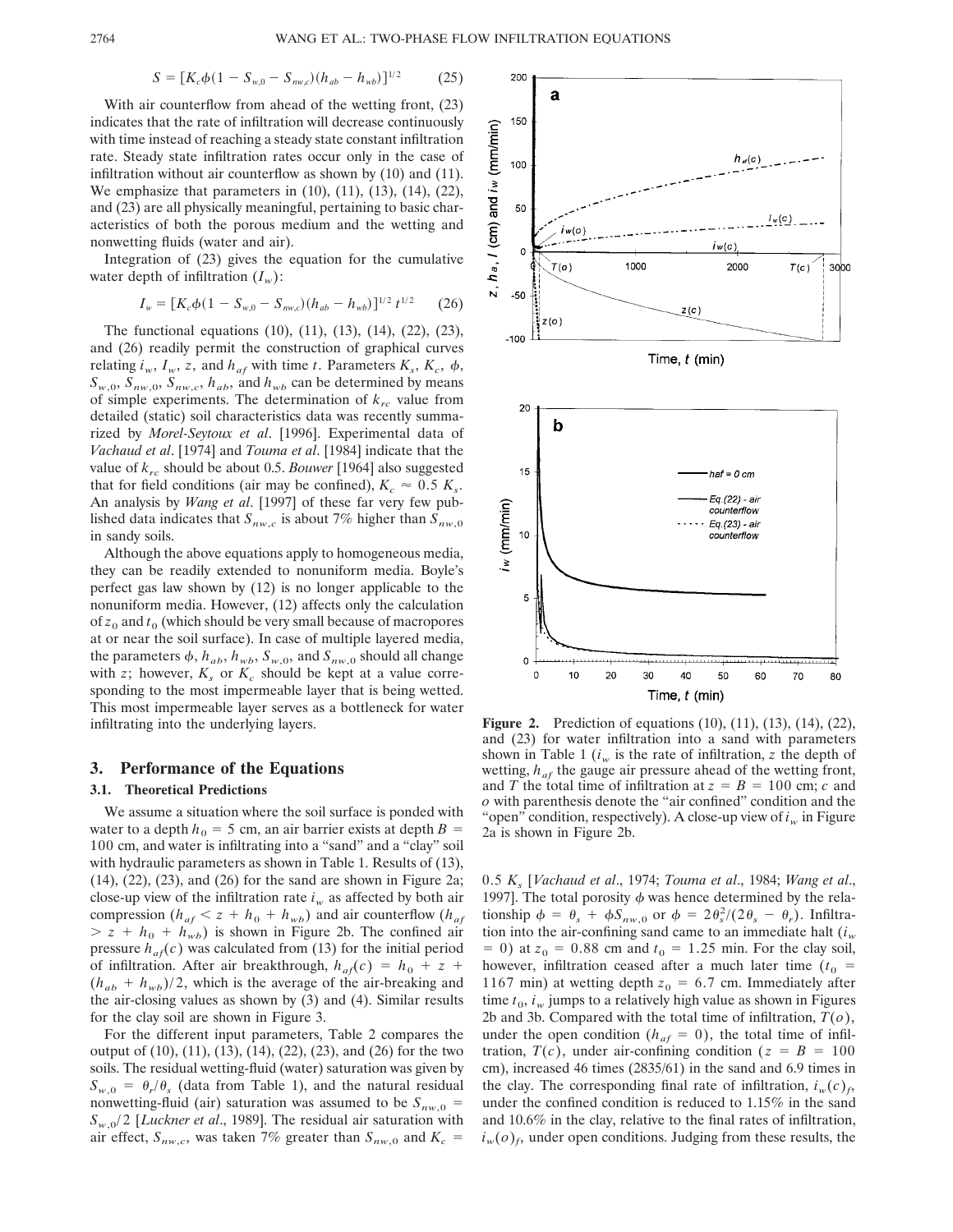

**Figure 3.** Prediction of equations (10), (11), (13), (14), (22), and (23) for water infiltration into a clay with flow parameters shown in Table 1 (symbols are as defined for Figure 2).

effects of air confinement and counterflow on the rate and duration of infiltration are considerable, being more pronounced in sandy soils than in clay soils. The lower input value of  $\phi$  and higher values of  $S_{w,0}$  and  $S_{nw,0}$  for the clay soil accounted for the lower value of cumulative infiltration depth,  $I_f$ , in the clay.

# **3.2. Experimental Validation**

Laboratory experiments using a transparent cylinder (8.6 cm i.d. and 45 cm sample height) under both air-draining and air-confining conditions were conducted to test the theoretical predictions. Detailed descriptions of the experimental material and procedures are given by *Wang et al*. [1997]. Analysis of the observed soil water characteristic curve of the sand and tension infiltrometer data indicated that the air-bubbling value  $h_{ab}$  of the loamy sand was about 21 cm and that the water-bubbling value  $h_{wb}$  was about 9 cm. The parameters of *van Genuchten* [1980] retention model with  $m = 1 - 1/n$  were  $\alpha = 0.053$  $\text{cm}^{-1}$ , and  $m = 0.705$  [*Wang et al.*, 1997]. The total porosity of the sand was  $\phi = 0.4$ , and the residual water saturation of the oven-dried sand was taken as  $S_{w,0} = 0$ . Residual air saturation under the air-draining condition was  $S_{nw,0} = 0.176$  and under the air-confining condition  $S_{nw,c} = 0.305$  [*Wang et al.*, 1997]. Repeated experiments using a constant-head permeameter [*Klute and Dirksen*, 1986] resulted in an average water conductivity  $K_s$  of 2217 cm/day (1.54 cm/min) without air effects. The natural saturated water content (under air-draining condition) was estimated as  $\theta_s = \phi(1 - S_{nw,0}) = 0.4(1 - 0.176) = 0.33$ . For the air-confining condition the average water content in the wetted zone was estimated as  $\theta_w = \phi(1 - S_{nw,c}) = 0.278$ , corresponding to a normalized water content of  $\theta^* = \theta_w/\theta_s =$ 0.8424. These values resulted in a *van Genuchten* [1980] estimate  $(m = 1 - 1/n)$  for the relative (static) water conductivity of  $k_{rw} = \theta^{*1/2} [1 - (1 - \theta^{*1/m})^m]^2 \equiv 0.4005$ , and an air-confining water conductivity  $K_c = k_{rw}K_s$  of 888 cm/day (0.6166 cm/min).

A typical set of experimental data and the theoretical predictions of  $(13)$ ,  $(14)$ ,  $(22)$ , and  $(23)$  are plotted in Figure 4. When air was set free to escape ( $h_{af} = 0$ ), the values of  $i_w(o)$ and  $T(o)$  as well as those of the depth of wetting,  $z(o)$ , adequately described the experimental data. Similarly, under the air-confining condition, satisfactory agreement existed between  $i_w(c)$  and the corresponding data. The duration of infiltration,  $T(c)$ , was also close to the observed data (a perfect fit was achieved when  $k_{rw}$  was taken to be 0.50). However, discrepancies still existed between predictions of  $z(c)$ ,  $I_w(c)/f$ ,  $h_{af}(c)$ , and the corresponding data. We recorded actually two depths of wetting,  $z(c)_{min}$  and  $z(c)_{max}$ , which manifested the presence of fingered flow under the air confining condition. Here  $z(c)_{\text{min}}$  denotes the depth of the finger tail and  $z(c)_{\text{max}}$ is the depth of the finger tip (observed through the wall of the transparent column). Both  $z(c)$  and  $h_{af}(c)$  were predicted well during the initial stage of infiltration. However, when, because of fingering, the wetting front extended between  $z(c)_{\text{min}}$  and  $z(c)_{\text{max}}$ , the observed  $h_{af}(c)$  was always lower than the predicted  $h_{af}(c) = z(c) + h_0 + (h_{ab} + h_{wb})/2$ . It is not surprising that the values of  $h_{ab}$  and  $h_{wb}$  of the top layer

**Table 2.** Input Parameters and the Output of Equations (10), (11), (13), (14), (22), and (23) for the Sand and the Clay Shown in Table 1

|              | $\mathbf{v}_s$<br>cm/min | $n_{ab}$<br>cm | $n_{wb}$<br>cm | Φ            | $\mathcal{D}_{w,0}$ | $v_{nw,c}$   | $z_0$<br>cm | $\iota_0$<br>mın | $T(o)$ ,<br>mın | T(c),<br>min  | $i_w(o)_f$<br>mm/min | $i_w(c)f$<br>mm/min | $I_f$<br>cm  |
|--------------|--------------------------|----------------|----------------|--------------|---------------------|--------------|-------------|------------------|-----------------|---------------|----------------------|---------------------|--------------|
| Sand<br>Clay | 0.495<br>0.003           | 130            | 60             | 0.45<br>0.42 | 0.1<br>0.16         | 0.12<br>0.15 | 0.88<br>6.7 | 1.25<br>1167     | 61<br>3789      | 2835<br>25967 | 5.346<br>0.0545      | 0.06187<br>0.00578  | 35.1<br>29.4 |

Here *c* and *o* indicate the "confined" and the "open-bottom" conditions, respectively, and the subscript *f* denotes the final condition at the wetting depth  $z = B = 100$  cm.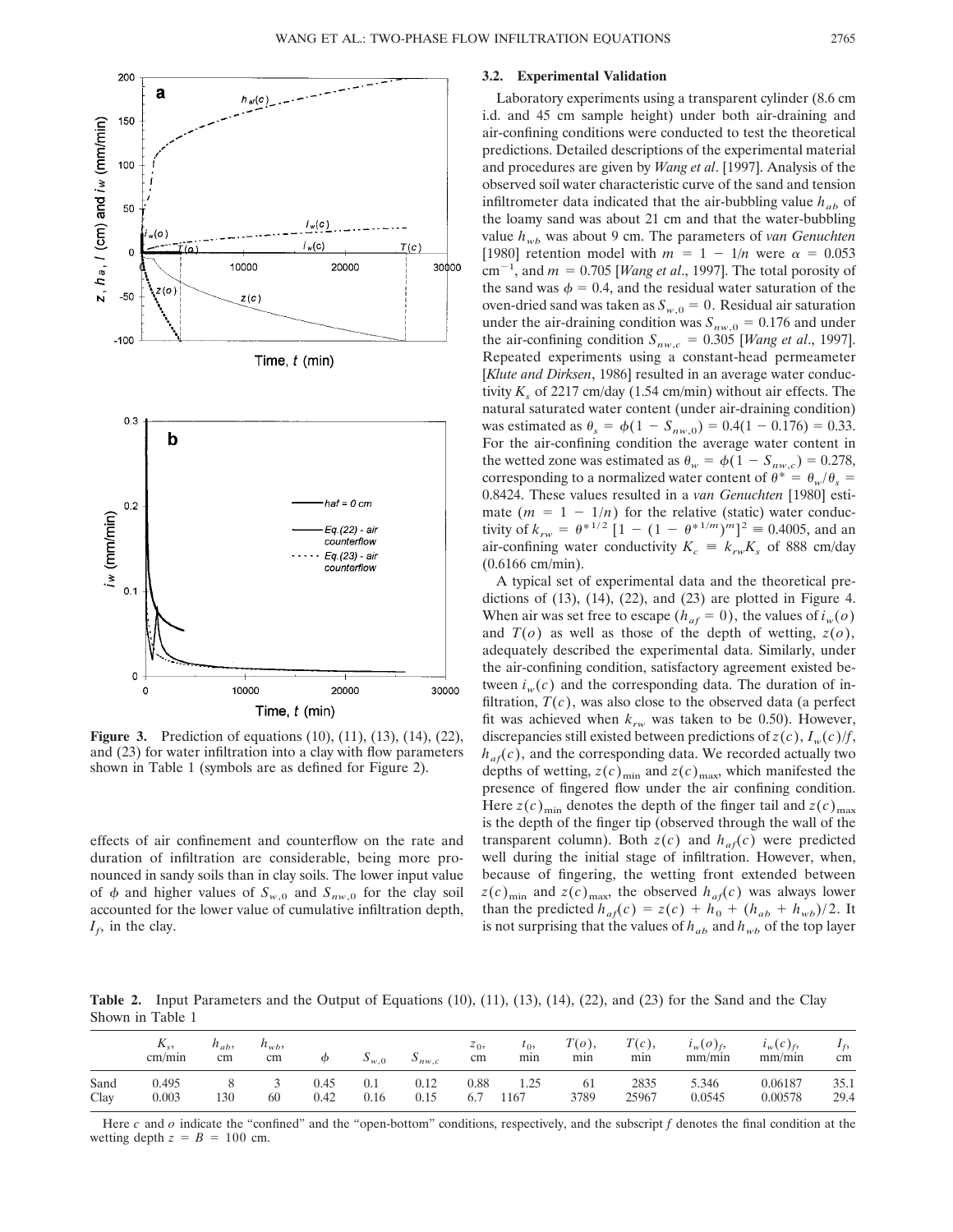

**Figure 4.** Comparison of observed and predicted infiltration rates in the presence of air compression and air counterflow in a loamy sand  $(K_s = 2217 \text{ cm/day} = 1.53 \text{ cm/min}, h_{ab} = 21 \text{ cm}, h_{wb} = 9 \text{ cm}, \phi = 0.40, S_{w,0}$  $= 0$ ,  $S_{nw,0} = 0.1$ ,  $h_0 = 5$  cm, and  $B = 45$  cm).

both decreased considerably because of the presence of air channels (macropores) following the eruption of air from the soil surface [*Wang et al*., 1997].

# **4. Summary and Conclusions**

The *Green and Ampt* [1911] equation was extended to include the potential effects of air compression and air counterflow during water infiltration into a porous medium. The capillary pressure at the wetting front was found to vary between the dynamic water-bubbling value and the air-bubbling value of the material when air counterflow occurred from ahead of the wetting front.

Functional infiltration equations accounting for air compression, air counterflow, and flow hysteresis in the porous media were presented. Parameters in the equations are all physically meaningful and readily obtained from laboratory and/or field experiments. Experimental validation showed that the equations remained relatively accurate.

Air compression ahead of the wetting front is a major cause of wetting front instability followed by fingering [*Peck*, 1965b; *Raats*, 1973; *Philip*, 1975; *Wang et al*., 1997]. These processes may substantially affect the rate of water infiltration.

#### **Acknowledgments.** This research project was funded by the Katholieke Universiteit Leuven (K. U. Leuven). Comments made by three anonymous reviewers were greatly appreciated.

#### **References**

- Adrian, D. D., and J. B. Franzini, Impedance to infiltration by pressure build up ahead of the wetting front, *J. Geophys. Res*., *71*(24), 5857– 5862, 1966.
- Bouwer, H., Unsaturated flow in ground-water hydraulics, *J. Hydraul. Div. Am. Soc. Civ. Eng*., *90*, 121–144, 1964.
- Brakensiek, D. L., Estimating the effective capillary pressure in the Green and Ampt infiltration equation, *Water Resour. Res*., *13*(3), 680–682, 1977.
- Brooks, R. H., and A. T. Corey, Properties of porous media affecting fluid flow, *J. Irrig. Drain. Div. Am. Soc. Civ. Eng*., *92*, 61–88, 1966.
- Brustkern, R. L., and H. J. Morel-Seytoux, Analytical Treatment of two-phase infiltration, *J. Hydraul. Div. Am. Soc. Civ. Eng*., *96*, 2535– 2548, 1970.
- Brustkern, R. L., and H. J. Morel-Seytoux, Description of water and air movements during infiltration, *J. Hydrol*., *24*, 21–35, 1975.
- Carsel, R. F., and R. S. Parrish, Developing joint probability distributions of soil water retention characteristics, *Water Resour. Res*., *24*, 755–769, 1988.
- Christiansen, J. E., Effects of entrapped air upon the permeability of soils, *Soil Sci*., *58*, 355–366, 1944.
- Corey, A. T., and R. H. Brooks, Drainage Characteristics of soils, *Soil Sci. Soc. Am. Proc*., *39*, 251–255, 1975.
- Dixon, R. M., and D. R. Linden, Soil air pressure and water infiltration under border irrigation, *Soil Sci. Soc. Am. Proc*., *36*, 948–953, 1972.
- Elrick, D. E., and W. D. Reynolds, Infiltration from constant-head well permeameters and infiltrometers, in *Advances in Measurement of Soil Physical Properties: Brining Theory into Practice*, *SSSA Spec. Publ*., *30*, pp. 1–24, 1992.
- Fallow, D. J., and D. E. Elrick, Field measurement of air-entry and water-entry soil water pressure heads, *Soil Sci. Soc. Am. J*., *60*, 1036–1039, 1996.
- Felton, G. K., and D. L. Reddell, A Finite element axisymmetrical and